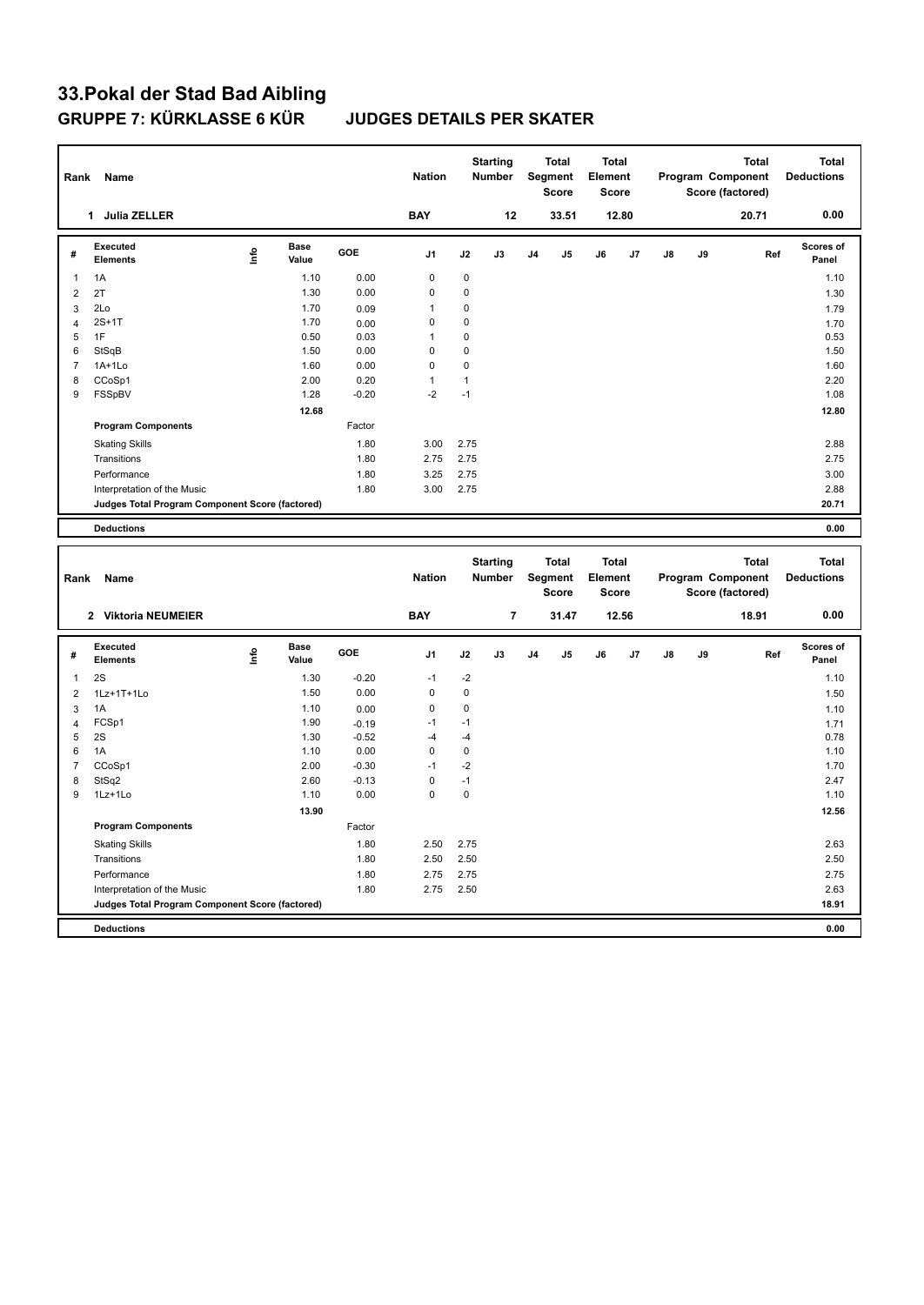## **33.Pokal der Stad Bad Aibling GRUPPE 7: KÜRKLASSE 6 KÜR JUDGES DETAILS PER SKATER**

| Rank           | <b>Name</b>                                     |      |                      |            | <b>Nation</b> |             | <b>Starting</b><br><b>Number</b> |                | Total<br>Segment<br><b>Score</b> | <b>Total</b><br>Element<br><b>Score</b> |       |    |    | <b>Total</b><br>Program Component<br>Score (factored) | <b>Total</b><br><b>Deductions</b> |
|----------------|-------------------------------------------------|------|----------------------|------------|---------------|-------------|----------------------------------|----------------|----------------------------------|-----------------------------------------|-------|----|----|-------------------------------------------------------|-----------------------------------|
|                | 3 Lorena GRAZ                                   |      |                      |            | <b>BAY</b>    |             | 13                               |                | 28.24                            |                                         | 11.18 |    |    | 17.56                                                 | $-0.50$                           |
| #              | <b>Executed</b><br><b>Elements</b>              | lnfo | <b>Base</b><br>Value | <b>GOE</b> | J1            | J2          | J3                               | J <sub>4</sub> | J5                               | J6                                      | J7    | J8 | J9 | Ref                                                   | <b>Scores of</b><br>Panel         |
| $\overline{1}$ | $1A+1T$                                         |      | 1.50                 | 0.00       | $\mathbf 0$   | $\mathbf 0$ |                                  |                |                                  |                                         |       |    |    |                                                       | 1.50                              |
| 2              | $1Lo+2Lo<$                                      |      | 1.86                 | $-0.68$    | -5            | $-5$        |                                  |                |                                  |                                         |       |    |    |                                                       | 1.18                              |
| 3              | 2S                                              |      | 1.30                 | $-0.07$    | $-1$          | 0           |                                  |                |                                  |                                         |       |    |    |                                                       | 1.23                              |
| 4              | CCoSp1                                          |      | 2.00                 | 0.10       | $\mathbf{1}$  | 0           |                                  |                |                                  |                                         |       |    |    |                                                       | 2.10                              |
| 5              | 1A+1T*+REP                                      |      | 0.77                 | $-0.06$    | $-1$          | 0           |                                  |                |                                  |                                         |       |    |    |                                                       | 0.71                              |
| 6              | 1Lz+1Lo*+REP                                    |      | 0.42                 | $-0.09$    | $-2$          | $-1$        |                                  |                |                                  |                                         |       |    |    |                                                       | 0.33                              |
| $\overline{7}$ | StSqB                                           |      | 1.50                 | $-0.08$    | 0             | $-1$        |                                  |                |                                  |                                         |       |    |    |                                                       | 1.42                              |
| 8              | 2S                                              |      | 1.30                 | $-0.39$    | $-3$          | $-3$        |                                  |                |                                  |                                         |       |    |    |                                                       | 0.91                              |
| 9              | FCSp1                                           |      | 1.90                 | $-0.10$    | 0             | $-1$        |                                  |                |                                  |                                         |       |    |    |                                                       | 1.80                              |
|                |                                                 |      | 12.55                |            |               |             |                                  |                |                                  |                                         |       |    |    |                                                       | 11.18                             |
|                | <b>Program Components</b>                       |      |                      | Factor     |               |             |                                  |                |                                  |                                         |       |    |    |                                                       |                                   |
|                | <b>Skating Skills</b>                           |      |                      | 1.80       | 2.50          | 2.75        |                                  |                |                                  |                                         |       |    |    |                                                       | 2.63                              |
|                | Transitions                                     |      |                      | 1.80       | 2.00          | 2.50        |                                  |                |                                  |                                         |       |    |    |                                                       | 2.25                              |
|                | Performance                                     |      |                      | 1.80       | 2.25          | 2.50        |                                  |                |                                  |                                         |       |    |    |                                                       | 2.38                              |
|                | Interpretation of the Music                     |      |                      | 1.80       | 2.50          | 2.50        |                                  |                |                                  |                                         |       |    |    |                                                       | 2.50                              |
|                | Judges Total Program Component Score (factored) |      |                      |            |               |             |                                  |                |                                  |                                         |       |    |    |                                                       | 17.56                             |
|                | <b>Deductions</b>                               |      | Falls:               | $-0.50$    |               |             |                                  |                |                                  |                                         |       |    |    |                                                       | $-0.50$                           |

< Under-rotated jump \* Invalid element REP Jump repetition

| Rank         | <b>Name</b>                                     |      |                      |         | <b>Nation</b> |      | <b>Starting</b><br><b>Number</b> |                | <b>Total</b><br>Segment<br><b>Score</b> | <b>Total</b><br>Element<br><b>Score</b> |       |               |    | <b>Total</b><br>Program Component<br>Score (factored) | <b>Total</b><br><b>Deductions</b> |
|--------------|-------------------------------------------------|------|----------------------|---------|---------------|------|----------------------------------|----------------|-----------------------------------------|-----------------------------------------|-------|---------------|----|-------------------------------------------------------|-----------------------------------|
|              | 4 Alexandra SLESARYEVA                          |      |                      |         | <b>BAY</b>    |      | 6                                |                | 28.17                                   |                                         | 12.18 |               |    | 15.99                                                 | 0.00                              |
| #            | Executed<br><b>Elements</b>                     | ١nfo | <b>Base</b><br>Value | GOE     | J1            | J2   | J3                               | J <sub>4</sub> | J5                                      | J6                                      | J7    | $\mathsf{J}8$ | J9 | Ref                                                   | <b>Scores of</b><br>Panel         |
| $\mathbf{1}$ | 1A                                              |      | 1.10                 | $-0.11$ | $-1$          | $-1$ |                                  |                |                                         |                                         |       |               |    |                                                       | 0.99                              |
| 2            | 2S                                              |      | 1.30                 | $-0.13$ | $-1$          | $-1$ |                                  |                |                                         |                                         |       |               |    |                                                       | 1.17                              |
| 3            | 1Lz+1Lo+1T                                      |      | 1.50                 | 0.00    | $\mathbf 0$   | 0    |                                  |                |                                         |                                         |       |               |    |                                                       | 1.50                              |
| 4            | StSqB                                           |      | 1.50                 | $-0.15$ | $-1$          | $-1$ |                                  |                |                                         |                                         |       |               |    |                                                       | 1.35                              |
| 5            | 1A                                              |      | 1.10                 | 0.00    | $\mathbf 0$   | 0    |                                  |                |                                         |                                         |       |               |    |                                                       | 1.10                              |
| 6            | CCoSp2                                          |      | 2.50                 | $-0.13$ | $-1$          | 0    |                                  |                |                                         |                                         |       |               |    |                                                       | 2.37                              |
| 7            | 2S                                              |      | 1.30                 | 0.00    | $\mathbf 0$   | 0    |                                  |                |                                         |                                         |       |               |    |                                                       | 1.30                              |
| 8            | 1Lz+1Lo                                         |      | 1.10                 | $-0.06$ | 0             | $-2$ |                                  |                |                                         |                                         |       |               |    |                                                       | 1.04                              |
| 9            | FCSpB                                           |      | 1.60                 | $-0.24$ | $-2$          | $-1$ |                                  |                |                                         |                                         |       |               |    |                                                       | 1.36                              |
|              |                                                 |      | 13.00                |         |               |      |                                  |                |                                         |                                         |       |               |    |                                                       | 12.18                             |
|              | <b>Program Components</b>                       |      |                      | Factor  |               |      |                                  |                |                                         |                                         |       |               |    |                                                       |                                   |
|              | <b>Skating Skills</b>                           |      |                      | 1.80    | 2.25          | 2.50 |                                  |                |                                         |                                         |       |               |    |                                                       | 2.38                              |
|              | Transitions                                     |      |                      | 1.80    | 2.00          | 2.25 |                                  |                |                                         |                                         |       |               |    |                                                       | 2.13                              |
|              | Performance                                     |      |                      | 1.80    | 2.00          | 2.25 |                                  |                |                                         |                                         |       |               |    |                                                       | 2.13                              |
|              | Interpretation of the Music                     |      |                      | 1.80    | 2.25          | 2.25 |                                  |                |                                         |                                         |       |               |    |                                                       | 2.25                              |
|              | Judges Total Program Component Score (factored) |      |                      |         |               |      |                                  |                |                                         |                                         |       |               |    |                                                       | 15.99                             |
|              | <b>Deductions</b>                               |      |                      |         |               |      |                                  |                |                                         |                                         |       |               |    |                                                       | 0.00                              |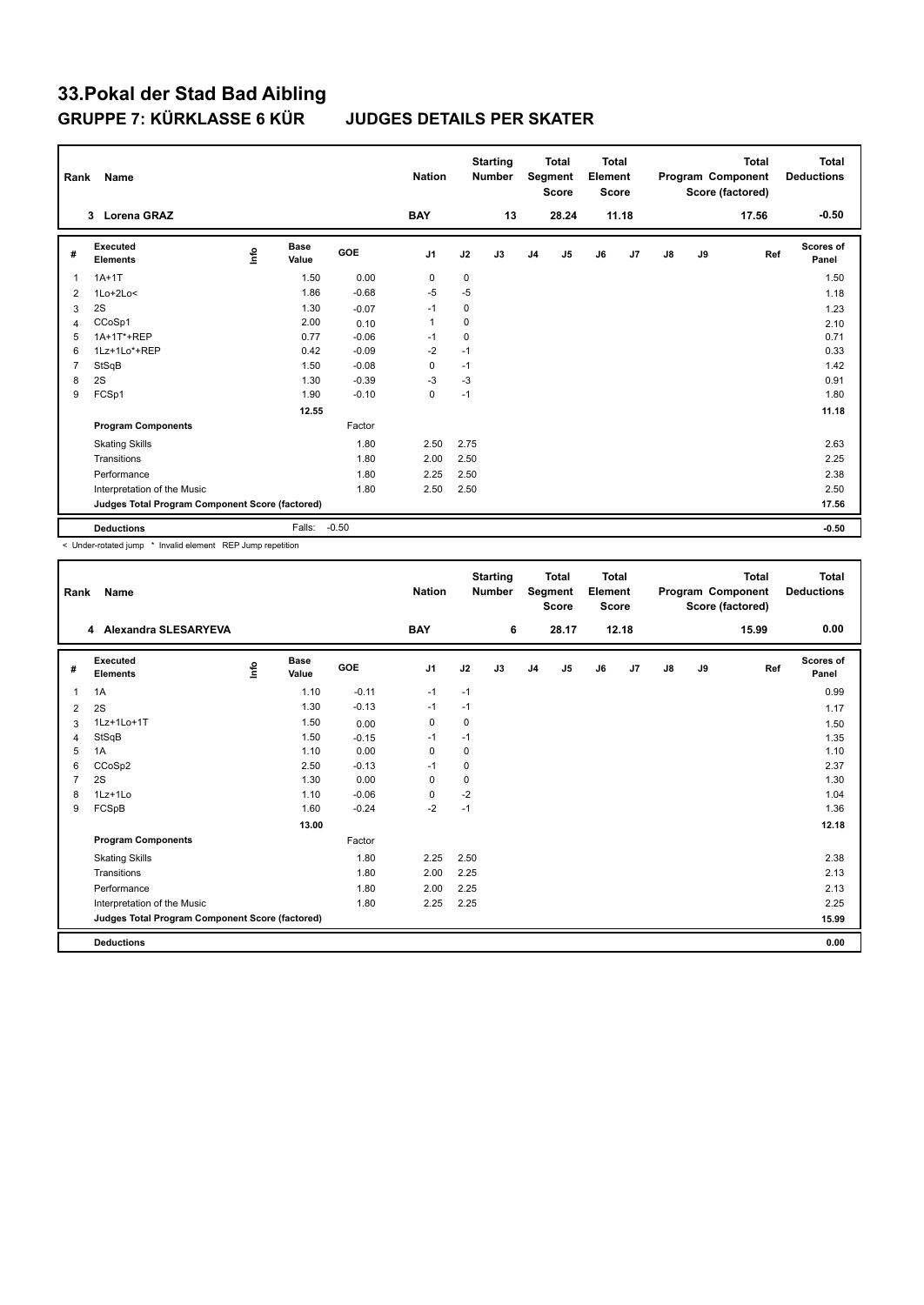# **33.Pokal der Stad Bad Aibling**

### **JUDGES DETAILS PER SKATER**

| Rank             | Name                                            |      |                      |         | <b>Nation</b>           |             | <b>Starting</b><br>Number |    | <b>Total</b><br>Segment<br>Score        | <b>Total</b><br>Element<br><b>Score</b> |       |    |    | <b>Total</b><br>Program Component<br>Score (factored) |     | <b>Total</b><br><b>Deductions</b> |
|------------------|-------------------------------------------------|------|----------------------|---------|-------------------------|-------------|---------------------------|----|-----------------------------------------|-----------------------------------------|-------|----|----|-------------------------------------------------------|-----|-----------------------------------|
|                  | 5 Patricia Maria BÖHM                           |      |                      |         | <b>BAY</b>              |             | 15                        |    | 26.33                                   |                                         | 10.49 |    |    | 17.34                                                 |     | $-1.50$                           |
| #                | <b>Executed</b><br><b>Elements</b>              | lnfo | <b>Base</b><br>Value | GOE     | J1                      | J2          | J3                        | J4 | J <sub>5</sub>                          | J6                                      | J7    | J8 | J9 |                                                       | Ref | Scores of<br>Panel                |
| $\mathbf{1}$     | 2S                                              |      | 1.30                 | $-0.65$ | $-5$                    | $-5$        |                           |    |                                         |                                         |       |    |    |                                                       |     | 0.65                              |
| $\overline{2}$   | 1Lz+1Lo+1T                                      |      | 1.50                 | 0.00    | $\pmb{0}$               | 0           |                           |    |                                         |                                         |       |    |    |                                                       |     | 1.50                              |
| 3                | FSSpBV                                          |      | 1.28                 | $-0.32$ | $-2$                    | $-3$        |                           |    |                                         |                                         |       |    |    |                                                       |     | 0.96                              |
| $\overline{4}$   | 1A                                              |      | 1.10                 | $-0.22$ | $-2$                    | $-2$        |                           |    |                                         |                                         |       |    |    |                                                       |     | 0.88                              |
| 5                | 1F                                              |      | 0.50                 | 0.00    | $\mathbf 0$             | 0           |                           |    |                                         |                                         |       |    |    |                                                       |     | 0.50                              |
| 6                | 1A                                              |      | 1.10                 | 0.00    | $\mathbf 0$             | 0           |                           |    |                                         |                                         |       |    |    |                                                       |     | 1.10                              |
| $\overline{7}$   | CCoSp1                                          |      | 2.00                 | 0.00    | $\mathbf 0$             | 0           |                           |    |                                         |                                         |       |    |    |                                                       |     | 2.00                              |
| 8                | StSq1                                           |      | 1.80                 | 0.00    | $\mathbf 0$<br>$\Omega$ | 0           |                           |    |                                         |                                         |       |    |    |                                                       |     | 1.80                              |
| 9                | 1Lz+1Lo                                         |      | 1.10                 | 0.00    |                         | 0           |                           |    |                                         |                                         |       |    |    |                                                       |     | 1.10                              |
|                  |                                                 |      | 11.68                |         |                         |             |                           |    |                                         |                                         |       |    |    |                                                       |     | 10.49                             |
|                  | <b>Program Components</b>                       |      |                      | Factor  |                         |             |                           |    |                                         |                                         |       |    |    |                                                       |     |                                   |
|                  | <b>Skating Skills</b>                           |      |                      | 1.80    | 2.50                    | 2.25        |                           |    |                                         |                                         |       |    |    |                                                       |     | 2.38                              |
|                  | Transitions                                     |      |                      | 1.80    | 2.25                    | 2.50        |                           |    |                                         |                                         |       |    |    |                                                       |     | 2.38                              |
|                  | Performance                                     |      |                      | 1.80    | 2.50                    | 2.25        |                           |    |                                         |                                         |       |    |    |                                                       |     | 2.38                              |
|                  | Interpretation of the Music                     |      |                      | 1.80    | 2.50                    | 2.50        |                           |    |                                         |                                         |       |    |    |                                                       |     | 2.50                              |
|                  | Judges Total Program Component Score (factored) |      |                      |         |                         |             |                           |    |                                         |                                         |       |    |    |                                                       |     | 17.34                             |
|                  | <b>Deductions</b>                               |      | Falls:               | $-0.50$ |                         |             | Costume failure:          |    | $-1.00$                                 |                                         |       |    |    |                                                       |     | $-1.50$                           |
|                  |                                                 |      |                      |         |                         |             |                           |    |                                         |                                         |       |    |    |                                                       |     |                                   |
| Rank             | Name                                            |      |                      |         | <b>Nation</b>           |             | <b>Starting</b><br>Number |    | <b>Total</b><br>Segment<br><b>Score</b> | <b>Total</b><br>Element<br><b>Score</b> |       |    |    | <b>Total</b><br>Program Component<br>Score (factored) |     | <b>Total</b><br><b>Deductions</b> |
|                  | 6 Beatrice BOLOG                                |      |                      |         | <b>BAY</b>              |             | 8                         |    | 25.67                                   |                                         | 9.02  |    |    | 16.65                                                 |     | 0.00                              |
| #                | <b>Executed</b><br><b>Elements</b>              | lnfo | <b>Base</b><br>Value | GOE     | J1                      | J2          | J3                        | J4 | J5                                      | J6                                      | J7    | J8 | J9 |                                                       | Ref | <b>Scores of</b><br>Panel         |
| $\mathbf{1}$     | 1A                                              |      | 1.10                 | 0.00    | $\mathbf 0$             | 0           |                           |    |                                         |                                         |       |    |    |                                                       |     | 1.10                              |
| $\overline{2}$   | 1F+1Lo+1T                                       |      | 1.40                 | $-0.03$ | $\mathbf 0$             | $-1$        |                           |    |                                         |                                         |       |    |    |                                                       |     |                                   |
| $\mathbf{3}$     | 1A                                              |      | 1.10                 | $-0.11$ | $-1$                    | $-1$        |                           |    |                                         |                                         |       |    |    |                                                       |     | 1.37<br>0.99                      |
| $\overline{4}$   | 1F                                              |      | 0.50                 | 0.00    | 0                       | $\pmb{0}$   |                           |    |                                         |                                         |       |    |    |                                                       |     | 0.50                              |
| 5                | 1Lz!+1Lo                                        |      | 1.10                 | $-0.12$ | $-2$                    | $-2$        |                           |    |                                         |                                         |       |    |    |                                                       |     | 0.98                              |
| 6                | CCoSpBV                                         |      | 1.28                 | 0.00    | $\pmb{0}$               | $\mathbf 0$ |                           |    |                                         |                                         |       |    |    |                                                       |     | 1.28                              |
| $\overline{7}$   | StSqB                                           |      | 1.50                 | $-0.15$ | $-1$                    | $-1$        |                           |    |                                         |                                         |       |    |    |                                                       |     | 1.35                              |
| 8                | 1Lz!                                            |      | 0.60                 | $-0.12$ | $-2$                    | $-2$        |                           |    |                                         |                                         |       |    |    |                                                       |     | 0.48                              |
| $\boldsymbol{9}$ | FSSp1V                                          |      | 1.50                 | $-0.53$ | $-4$                    | $-3$        |                           |    |                                         |                                         |       |    |    |                                                       |     | 0.97                              |
|                  |                                                 |      | 10.08                |         |                         |             |                           |    |                                         |                                         |       |    |    |                                                       |     | 9.02                              |
|                  | <b>Program Components</b>                       |      |                      | Factor  |                         |             |                           |    |                                         |                                         |       |    |    |                                                       |     |                                   |
|                  | <b>Skating Skills</b>                           |      |                      | 1.80    | 2.50                    | 2.50        |                           |    |                                         |                                         |       |    |    |                                                       |     | 2.50                              |
|                  | Transitions                                     |      |                      | 1.80    | 2.25                    | 2.25        |                           |    |                                         |                                         |       |    |    |                                                       |     | 2.25                              |
|                  | Performance                                     |      |                      | 1.80    | 2.25                    | 2.25        |                           |    |                                         |                                         |       |    |    |                                                       |     | 2.25                              |
|                  | Interpretation of the Music                     |      |                      | 1.80    | 2.25                    | 2.25        |                           |    |                                         |                                         |       |    |    |                                                       |     | 2.25                              |
|                  | Judges Total Program Component Score (factored) |      |                      |         |                         |             |                           |    |                                         |                                         |       |    |    |                                                       |     | 16.65                             |

! Not clear edge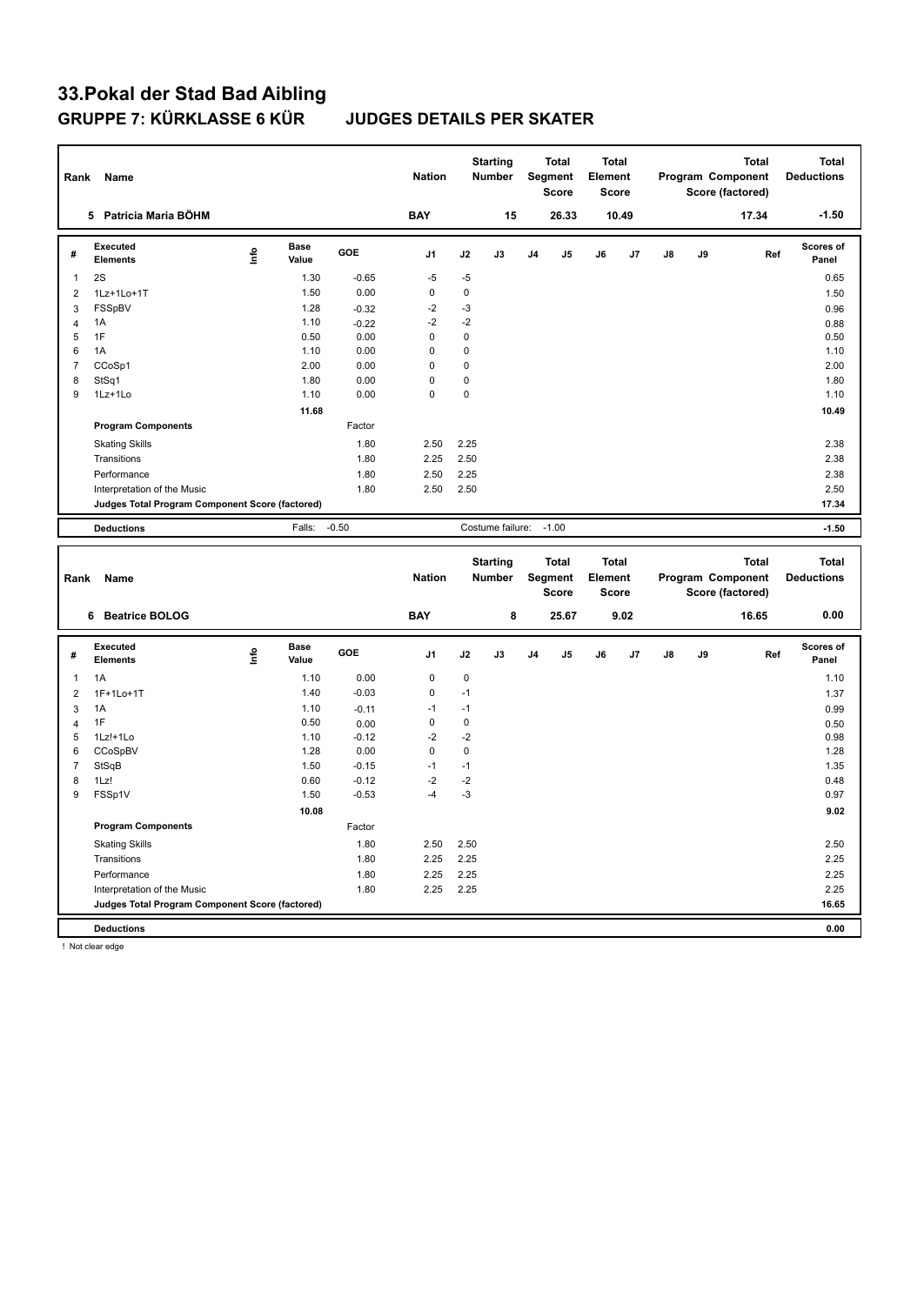## **33.Pokal der Stad Bad Aibling GRUPPE 7: KÜRKLASSE 6 KÜR JUDGES DETAILS PER SKATER**

| Rank           | Name                                            |      |                      |            | <b>Nation</b>  |      | <b>Starting</b><br><b>Number</b> |                | <b>Total</b><br>Segment<br><b>Score</b> | <b>Total</b><br>Element<br><b>Score</b> |                |    |    | <b>Total</b><br>Program Component<br>Score (factored) | Total<br><b>Deductions</b> |
|----------------|-------------------------------------------------|------|----------------------|------------|----------------|------|----------------------------------|----------------|-----------------------------------------|-----------------------------------------|----------------|----|----|-------------------------------------------------------|----------------------------|
|                | <b>Antonia TRAUT</b><br>$\overline{7}$          |      |                      |            | <b>BAY</b>     |      | 4                                |                | 23.59                                   |                                         | 10.31          |    |    | 13.28                                                 | 0.00                       |
| #              | Executed<br><b>Elements</b>                     | ١nfo | <b>Base</b><br>Value | <b>GOE</b> | J <sub>1</sub> | J2   | J3                               | J <sub>4</sub> | J <sub>5</sub>                          | J6                                      | J <sub>7</sub> | J8 | J9 | Ref                                                   | <b>Scores of</b><br>Panel  |
| $\overline{1}$ | 1A+1Lo+1T                                       |      | 2.00                 | $-0.17$    | $-1$           | $-2$ |                                  |                |                                         |                                         |                |    |    |                                                       | 1.83                       |
| 2              | 2S                                              |      | 1.30                 | $-0.20$    | $-1$           | $-2$ |                                  |                |                                         |                                         |                |    |    |                                                       | 1.10                       |
| 3              | 1Lz+1Lo                                         |      | 1.10                 | $-0.06$    | 0              | $-2$ |                                  |                |                                         |                                         |                |    |    |                                                       | 1.04                       |
| $\overline{4}$ | CCoSp1V                                         |      | 1.50                 | $-0.45$    | $-2$           | -4   |                                  |                |                                         |                                         |                |    |    |                                                       | 1.05                       |
| 5              | 1A                                              |      | 1.10                 | 0.00       | 0              | 0    |                                  |                |                                         |                                         |                |    |    |                                                       | 1.10                       |
| 6              | StSq1                                           |      | 1.80                 | $-0.18$    | 0              | $-2$ |                                  |                |                                         |                                         |                |    |    |                                                       | 1.62                       |
| $\overline{7}$ | 2Sq                                             | q    | 1.30                 | $-0.20$    | $-1$           | $-2$ |                                  |                |                                         |                                         |                |    |    |                                                       | 1.10                       |
| 8              | 1Lz!                                            |      | 0.60                 | $-0.15$    | $-2$           | -3   |                                  |                |                                         |                                         |                |    |    |                                                       | 0.45                       |
| 9              | FSSpBV                                          |      | 1.28                 | $-0.26$    | $-1$           | -3   |                                  |                |                                         |                                         |                |    |    |                                                       | 1.02                       |
|                |                                                 |      | 11.98                |            |                |      |                                  |                |                                         |                                         |                |    |    |                                                       | 10.31                      |
|                | <b>Program Components</b>                       |      |                      | Factor     |                |      |                                  |                |                                         |                                         |                |    |    |                                                       |                            |
|                | <b>Skating Skills</b>                           |      |                      | 1.80       | 2.00           | 2.00 |                                  |                |                                         |                                         |                |    |    |                                                       | 2.00                       |
|                | Transitions                                     |      |                      | 1.80       | 1.75           | 1.75 |                                  |                |                                         |                                         |                |    |    |                                                       | 1.75                       |
|                | Performance                                     |      |                      | 1.80       | 1.75           | 1.75 |                                  |                |                                         |                                         |                |    |    |                                                       | 1.75                       |
|                | Interpretation of the Music                     |      |                      | 1.80       | 2.00           | 1.75 |                                  |                |                                         |                                         |                |    |    |                                                       | 1.88                       |
|                | Judges Total Program Component Score (factored) |      |                      |            |                |      |                                  |                |                                         |                                         |                |    |    |                                                       | 13.28                      |
|                | <b>Deductions</b>                               |      |                      |            |                |      |                                  |                |                                         |                                         |                |    |    |                                                       | 0.00                       |

! Not clear edge q Jump landed on the quarter

| Rank           | Name                                            |      |                      |         | <b>Nation</b>            |                          | <b>Starting</b><br><b>Number</b> |                | <b>Total</b><br>Segment<br><b>Score</b> | <b>Total</b><br>Element<br><b>Score</b> |      |               |    | <b>Total</b><br>Program Component<br>Score (factored) | <b>Total</b><br><b>Deductions</b> |
|----------------|-------------------------------------------------|------|----------------------|---------|--------------------------|--------------------------|----------------------------------|----------------|-----------------------------------------|-----------------------------------------|------|---------------|----|-------------------------------------------------------|-----------------------------------|
|                | <b>Vanessa MICELLI</b><br>8                     |      |                      |         | <b>BAY</b>               |                          | $\mathbf{1}$                     |                | 23.48                                   |                                         | 7.27 |               |    | 16.21                                                 | 0.00                              |
| #              | Executed<br><b>Elements</b>                     | Info | <b>Base</b><br>Value | GOE     | J1                       | J2                       | J3                               | J <sub>4</sub> | J5                                      | J6                                      | J7   | $\mathsf{J}8$ | J9 | Ref                                                   | <b>Scores of</b><br>Panel         |
| $\mathbf{1}$   | 1A+1Eu+1S                                       |      | 2.00                 | 0.00    | $\mathbf 0$              | 0                        |                                  |                |                                         |                                         |      |               |    |                                                       | 2.00                              |
| 2              | 2Lo<                                            |      | 1.36                 | $-0.41$ | -3                       | $-3$                     |                                  |                |                                         |                                         |      |               |    |                                                       | 0.95                              |
| 3              | <b>FSSp</b>                                     |      | 0.00                 | 0.00    | $\overline{\phantom{a}}$ | $\overline{\phantom{a}}$ |                                  |                |                                         |                                         |      |               |    |                                                       | 0.00                              |
| $\overline{4}$ | 1T+SEQ+1T*                                      |      | 0.32                 | $-0.20$ | $-5$                     | $-5$                     |                                  |                |                                         |                                         |      |               |    |                                                       | 0.12                              |
| 5              | 2S                                              |      | 1.30                 | $-0.26$ | $-2$                     | $-2$                     |                                  |                |                                         |                                         |      |               |    |                                                       | 1.04                              |
| 6              | StSq1                                           |      | 1.80                 | $-0.09$ | $\mathbf 0$              | $-1$                     |                                  |                |                                         |                                         |      |               |    |                                                       | 1.71                              |
| $\overline{7}$ | 1F+1Lo*+REP                                     |      | 0.35                 | 0.00    | 0                        | 0                        |                                  |                |                                         |                                         |      |               |    |                                                       | 0.35                              |
| 8              | 1A                                              |      | 1.10                 | 0.00    | $\mathbf 0$              | 0                        |                                  |                |                                         |                                         |      |               |    |                                                       | 1.10                              |
| 9              | CCoSp                                           |      | 0.00                 | 0.00    | $\overline{\phantom{a}}$ | ٠                        |                                  |                |                                         |                                         |      |               |    |                                                       | 0.00                              |
|                |                                                 |      | 8.23                 |         |                          |                          |                                  |                |                                         |                                         |      |               |    |                                                       | 7.27                              |
|                | <b>Program Components</b>                       |      |                      | Factor  |                          |                          |                                  |                |                                         |                                         |      |               |    |                                                       |                                   |
|                | <b>Skating Skills</b>                           |      |                      | 1.80    | 2.25                     | 2.75                     |                                  |                |                                         |                                         |      |               |    |                                                       | 2.50                              |
|                | Transitions                                     |      |                      | 1.80    | 2.00                     | 2.50                     |                                  |                |                                         |                                         |      |               |    |                                                       | 2.25                              |
|                | Performance                                     |      |                      | 1.80    | 2.00                     | 2.25                     |                                  |                |                                         |                                         |      |               |    |                                                       | 2.13                              |
|                | Interpretation of the Music                     |      |                      | 1.80    | 2.00                     | 2.25                     |                                  |                |                                         |                                         |      |               |    |                                                       | 2.13                              |
|                | Judges Total Program Component Score (factored) |      |                      |         |                          |                          |                                  |                |                                         |                                         |      |               |    |                                                       | 16.21                             |
|                | <b>Deductions</b>                               |      |                      |         |                          |                          |                                  |                |                                         |                                         |      |               |    |                                                       | 0.00                              |
|                | $\cdots$<br>.                                   |      |                      |         |                          |                          |                                  |                |                                         |                                         |      |               |    |                                                       |                                   |

< Under-rotated jump \* Invalid element REP Jump repetition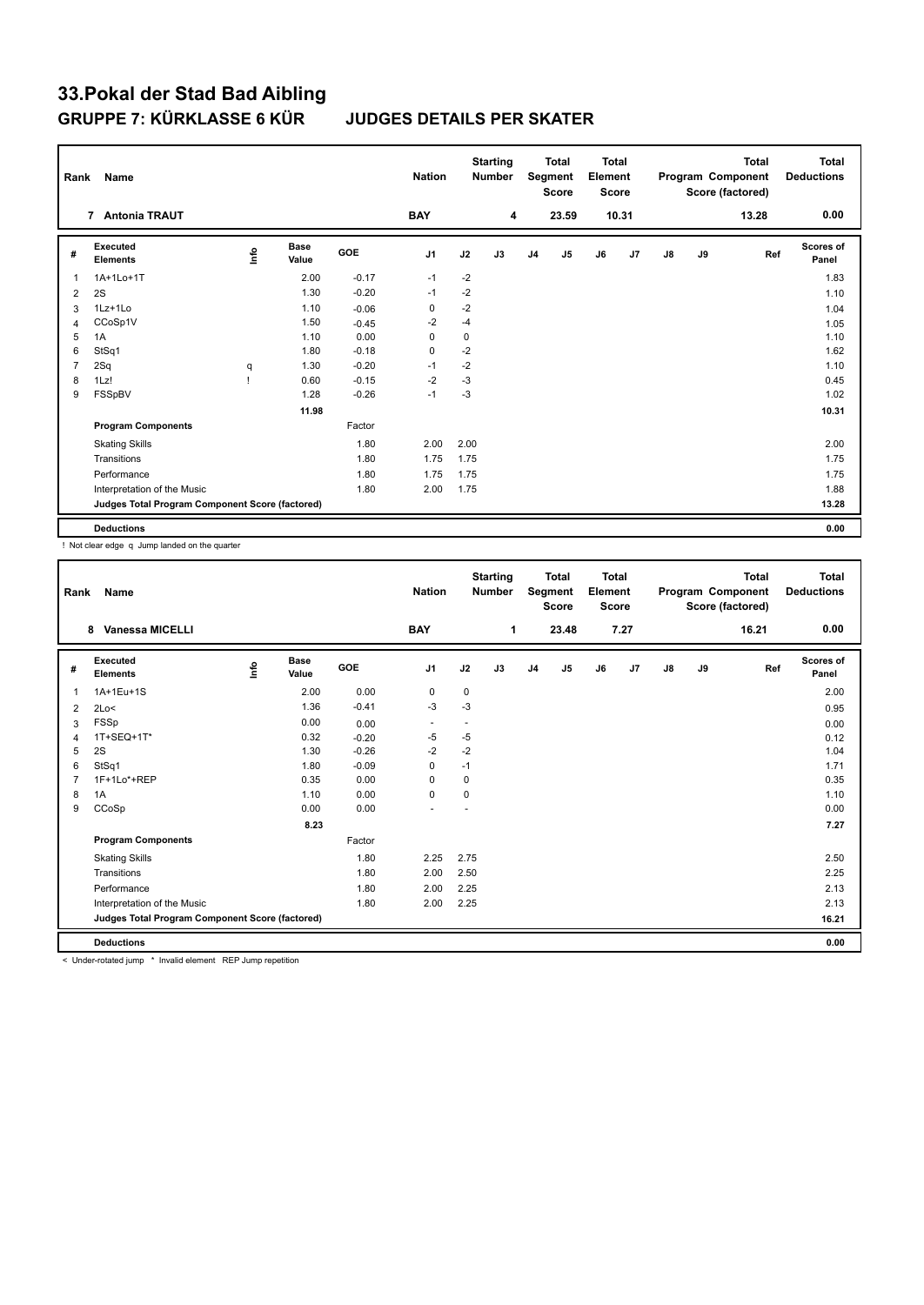# **33.Pokal der Stad Bad Aibling**

### **JUDGES DETAILS PER SKATER**

| Rank             | Name                                            |             |                      |         | <b>Nation</b> |                | <b>Starting</b><br><b>Number</b> |                | <b>Total</b><br>Segment<br>Score | <b>Total</b><br>Element<br><b>Score</b> |      |    |    | <b>Total</b><br>Program Component<br>Score (factored) |     | <b>Total</b><br><b>Deductions</b> |
|------------------|-------------------------------------------------|-------------|----------------------|---------|---------------|----------------|----------------------------------|----------------|----------------------------------|-----------------------------------------|------|----|----|-------------------------------------------------------|-----|-----------------------------------|
|                  | 9 Katharina Alissa BÖHM                         |             |                      |         | <b>BAY</b>    |                | 11                               |                | 23.37                            |                                         | 9.64 |    |    | 13.73                                                 |     | 0.00                              |
| #                | <b>Executed</b><br><b>Elements</b>              | <u>info</u> | <b>Base</b><br>Value | GOE     | J1            | J2             | J3                               | J <sub>4</sub> | J5                               | J6                                      | J7   | J8 | J9 |                                                       | Ref | Scores of<br>Panel                |
| $\mathbf{1}$     | 1A                                              |             | 1.10                 | $-0.22$ | $-2$          | $-2$           |                                  |                |                                  |                                         |      |    |    |                                                       |     | 0.88                              |
| $\overline{2}$   | 1Lz+1Lo                                         |             | 1.10                 | 0.00    | $\mathbf 0$   | $\mathbf 0$    |                                  |                |                                  |                                         |      |    |    |                                                       |     | 1.10                              |
| 3                | 1F+1Lo+1T                                       |             | 1.40                 | 0.00    | $\mathbf 0$   | $\mathbf 0$    |                                  |                |                                  |                                         |      |    |    |                                                       |     | 1.40                              |
| $\overline{4}$   | 1F                                              |             | 0.50                 | 0.00    | $\mathbf 0$   | $\mathbf 0$    |                                  |                |                                  |                                         |      |    |    |                                                       |     | 0.50                              |
| 5                | 1A                                              |             | 1.10                 | 0.00    | $\mathbf 0$   | $\mathbf 0$    |                                  |                |                                  |                                         |      |    |    |                                                       |     | 1.10                              |
| 6                | CCoSp1                                          |             | 2.00                 | 0.00    | $\mathbf 0$   | $\mathbf 0$    |                                  |                |                                  |                                         |      |    |    |                                                       |     | 2.00                              |
| $\overline{7}$   | 1Lz                                             |             | 0.60                 | $-0.06$ | $-1$          | $-1$           |                                  |                |                                  |                                         |      |    |    |                                                       |     | 0.54                              |
| 8                | FSSpBV                                          |             | 1.28                 | $-0.51$ | $-4$          | $-4$           |                                  |                |                                  |                                         |      |    |    |                                                       |     | 0.77                              |
| 9                | StSqB                                           |             | 1.50                 | $-0.15$ | $-1$          | $-1$           |                                  |                |                                  |                                         |      |    |    |                                                       |     | 1.35                              |
|                  |                                                 |             | 10.58                |         |               |                |                                  |                |                                  |                                         |      |    |    |                                                       |     | 9.64                              |
|                  | <b>Program Components</b>                       |             |                      | Factor  |               |                |                                  |                |                                  |                                         |      |    |    |                                                       |     |                                   |
|                  | <b>Skating Skills</b>                           |             |                      | 1.80    | 2.00          | 2.00           |                                  |                |                                  |                                         |      |    |    |                                                       |     | 2.00                              |
|                  | Transitions                                     |             |                      | 1.80    | 1.75          | 1.75           |                                  |                |                                  |                                         |      |    |    |                                                       |     | 1.75                              |
|                  | Performance                                     |             |                      | 1.80    | 2.00          | 2.00           |                                  |                |                                  |                                         |      |    |    |                                                       |     | 2.00                              |
|                  | Interpretation of the Music                     |             |                      | 1.80    | 1.75          | 2.00           |                                  |                |                                  |                                         |      |    |    |                                                       |     | 1.88                              |
|                  | Judges Total Program Component Score (factored) |             |                      |         |               |                |                                  |                |                                  |                                         |      |    |    |                                                       |     | 13.73                             |
|                  | <b>Deductions</b>                               |             |                      |         |               |                |                                  |                |                                  |                                         |      |    |    |                                                       |     | 0.00                              |
|                  |                                                 |             |                      |         |               |                |                                  |                |                                  |                                         |      |    |    |                                                       |     |                                   |
|                  |                                                 |             |                      |         |               |                |                                  |                |                                  |                                         |      |    |    |                                                       |     |                                   |
| Rank             | <b>Name</b>                                     |             |                      |         | <b>Nation</b> |                | <b>Starting</b><br><b>Number</b> |                | Total<br>Segment<br><b>Score</b> | <b>Total</b><br>Element<br><b>Score</b> |      |    |    | <b>Total</b><br>Program Component<br>Score (factored) |     | <b>Total</b><br><b>Deductions</b> |
|                  | 10 Eufemia WALZL                                |             |                      |         | <b>BAY</b>    |                | $\mathbf 2$                      |                | 23.03                            |                                         | 7.10 |    |    | 16.43                                                 |     | $-0.50$                           |
| #                | <b>Executed</b><br><b>Elements</b>              | Info        | <b>Base</b><br>Value | GOE     | J1            | J2             | J3                               | J <sub>4</sub> | J5                               | J6                                      | J7   | J8 | J9 |                                                       | Ref | <b>Scores of</b><br>Panel         |
| $\mathbf{1}$     | 1A                                              |             | 1.10                 | 0.00    | $\mathbf 0$   | $\mathbf 0$    |                                  |                |                                  |                                         |      |    |    |                                                       |     | 1.10                              |
| $\overline{2}$   | 1F                                              |             | 0.50                 | 0.00    | $\mathbf 0$   | $\mathbf 0$    |                                  |                |                                  |                                         |      |    |    |                                                       |     | 0.50                              |
| $\mathbf{3}$     | 2S                                              |             | 1.30                 | $-0.65$ | $-5$          | $-5$           |                                  |                |                                  |                                         |      |    |    |                                                       |     | 0.65                              |
| $\overline{4}$   | 1A                                              |             | 1.10                 | 0.00    | $\mathbf 0$   | 0              |                                  |                |                                  |                                         |      |    |    |                                                       |     | 1.10                              |
| 5                | 1Lz+1Lo                                         |             | 1.10                 | 0.00    | $\mathbf 0$   | $\mathbf 0$    |                                  |                |                                  |                                         |      |    |    |                                                       |     | 1.10                              |
| 6                | SSp2*                                           |             | 0.00                 | 0.00    | ÷.            | ÷.             |                                  |                |                                  |                                         |      |    |    |                                                       |     | 0.00                              |
| $\overline{7}$   | 2S                                              |             | 1.30                 | 0.00    | $\mathbf 0$   | $\mathbf 0$    |                                  |                |                                  |                                         |      |    |    |                                                       |     | 1.30                              |
| 8                | StSqB                                           |             | 1.50                 | $-0.15$ | $-1$          | $-1$           |                                  |                |                                  |                                         |      |    |    |                                                       |     | 1.35                              |
| $\boldsymbol{9}$ | CCoSp                                           |             | 0.00                 | 0.00    |               | $\overline{a}$ |                                  |                |                                  |                                         |      |    |    |                                                       |     | 0.00                              |
|                  |                                                 |             | 7.90                 |         |               |                |                                  |                |                                  |                                         |      |    |    |                                                       |     | 7.10                              |
|                  | <b>Program Components</b>                       |             |                      | Factor  |               |                |                                  |                |                                  |                                         |      |    |    |                                                       |     |                                   |
|                  | <b>Skating Skills</b>                           |             |                      | 1.80    | 2.50          | 2.50           |                                  |                |                                  |                                         |      |    |    |                                                       |     | 2.50                              |
|                  | Transitions                                     |             |                      | 1.80    | 2.00          | 2.25           |                                  |                |                                  |                                         |      |    |    |                                                       |     | 2.13                              |
|                  | Performance                                     |             |                      | 1.80    | 2.25          | 2.25           |                                  |                |                                  |                                         |      |    |    |                                                       |     | 2.25                              |
|                  | Interpretation of the Music                     |             |                      | 1.80    | 2.25          | 2.25           |                                  |                |                                  |                                         |      |    |    |                                                       |     | 2.25                              |
|                  | Judges Total Program Component Score (factored) |             |                      |         |               |                |                                  |                |                                  |                                         |      |    |    |                                                       |     | 16.43                             |

\* Invalid element